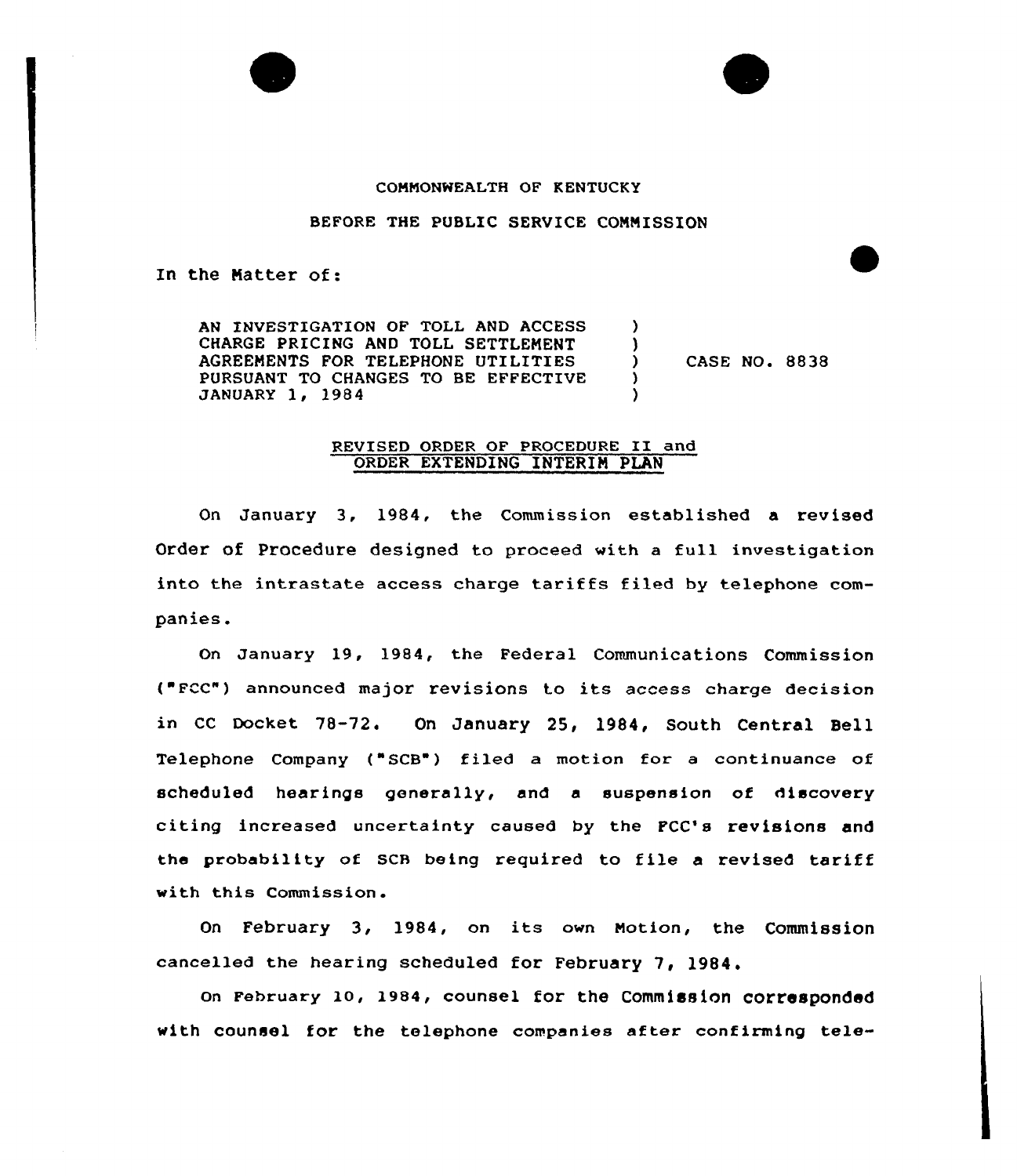phone conferences wherein the various companies agreed to waive the suspension period and continue under the interim plan unless unforeseen problems developed requiring further action. SCB conditioned its waiver upon the condition that the Commission would permit SCB to file changes to its intrastate access tariff which FCC action in CC Docket 78-72 necessitated.

On February 17, 1984, the FCC announced revisions it was requiring in CC Docket 83-1145, wherein the National Exchange Carrier Association's tariffs were under review. In that 400+ page order, the FCC required additional supporting material and numerous revisions in the proposed tariffs. conforming revised tariffs were to be filed on Narch 15, 1984, with an expected implementation date of April 3, 1984.

On February 23, 1984, the Commission sustained several motions which requested that the Commission hold this proceeding in abeyance pending the issuance of a new order of procedure.

The Commission, having considered the matter and being advised, HEREBy ORDERS that all telephone companies under this Commission's jurisdiction shall file <sup>a</sup> copy of all interstate and intrastate access tariffs, as revised, and supporting material as filed with the FCC in CC Docket 83-1145, on or before April 13, 1984. The revised access tariffs filed shall meet the following requirements:

1) No changes in section or page numbers shall be made except as specifically required by the FCC in CC Docket 83-1145. Required revisions shall he made without changes in section numbering. Section numbers of pro- visions required to be deleted shall not be used for new material, except where the new material is <sup>a</sup> replacement dealing with the same subject.

 $-2-$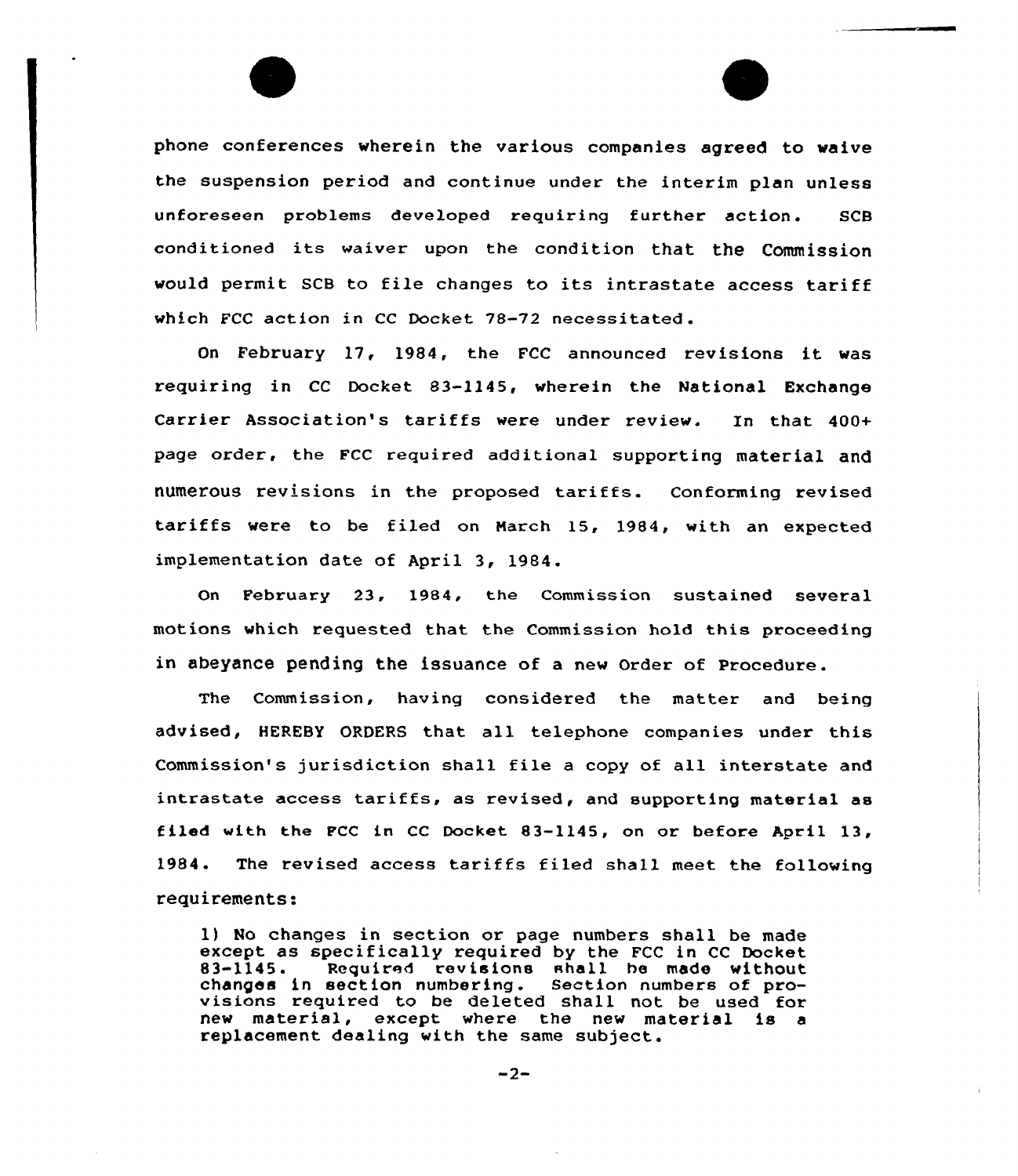

2) No revisions, corrections, alterations or other changes in the rates, terms, or conditions of the enanges in the rates, terms, or conditions of the correct typographical errors such as spelling) shall be made except as specifically required or authorized by<br>the FCC in CC Docket 83-1145. Notation or symbolizathe FCC in CC Docket  $83-1145$ . tion on intrastate tariffs shall conform to 807 KAR 5:Oll, Section 6; however, material issued without change need not be specifically marked as such.

3) The interstate tariffs filed shall contain, in a separate volume, the report required by the PCC in CC Docket 83-1145 by its February 17, 1984, order at paragraph 88.

Separate copies of the interstate material need not be filed by companies with identical tariffs. Those companies which are concurring in the tariffs of other entities shall so advise the Commission in writing, identifying specifically section-by-section which tariffs they have adopted for interstate purposes and those they wish to ultimately adopt for intrastate purposes, if different than for interstate.

IT IS FURTHER ORDERED that all telephone utilities desiring to file testimony and proposed tariff changes or revisions necessitated by the above-described FCC actions only shall do so by April 13, 1984.

IT Is FURTHER oRDERED that all Requests for Information to the telephone utilities shall be made in writing by May 4, 1984, and that all Responses shall be in writing and shall be due within 10 days from the date of the Request.

IT IS FURTHER ORDERED that <sup>a</sup> hearing be and it hereby is scheduled to commence on May 31, 1984, at 9:00 A.M., Eastern Daylight Time, in the Commission's offices at Frankfort,

 $-3-$ 

والتراجي والمحارب والمساري المراب المراد بمجتزئ وجواهر وسيتوجأ والمنافر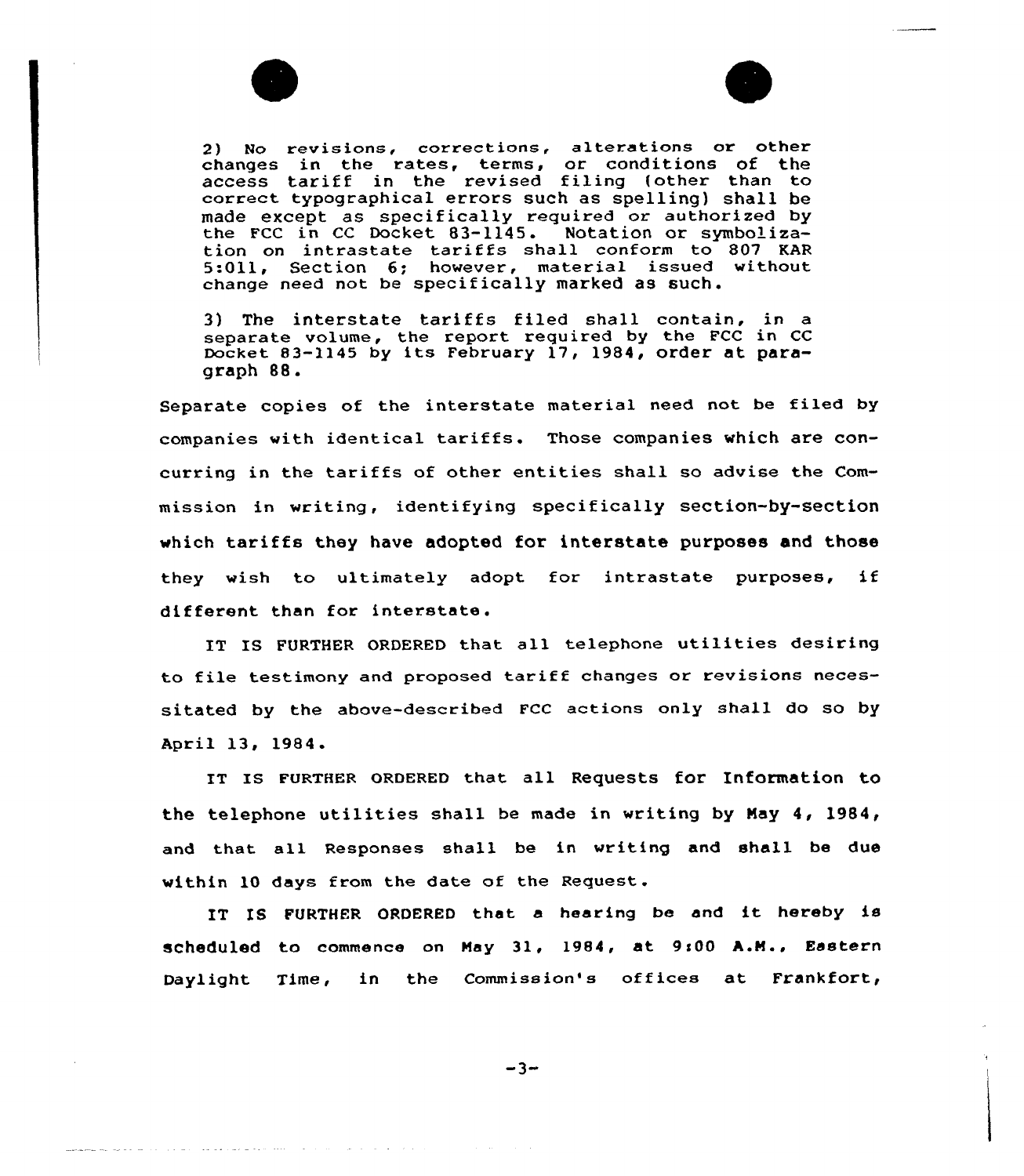

Kentucky, for the purpose of cross-examining witnesses of the telephone utilities.

IT IS FURTHER ORDERED that Intervenors shall file testimony by June 22, 1984.

IT IS FURTHER ORDERED that all Requests for Information to Intervenors shall be made in writing by July 13, 1984, and that all Responses shall be in writing and shall be due within 10 days from the date of the Request.

IT IS FURTHER ORDERED that a hearing be and it hereby is scheduled to commence on August 1, 1984, at 9:00 A.M., Eastern Daylight Time, in the Commission's offices at Frankfort, Kentucky, for the purpose of cross-examining witnesses of Intervenors.

IT IS FURTHER ORDERED that the parties herein shall file briefs, indexed by subject matter, simultaneously, on August 22, 1984.<br>EXTENSION OF INTERIM PLAN

On December 29, 1983, the Commission issued an Interim Order in the above-styled proceeding which established interim access charges and an interim compensation plan to substitute for the then-existing settlements arrangements. This Order was later slightly modified by an Order entered January 19, 1984, which altered the billing and collection access tariffs set out in the original Order entered December 29, 1983. This later modification did not alter any other provision in the Commission's Order of December 29, 1983.

 $-4-$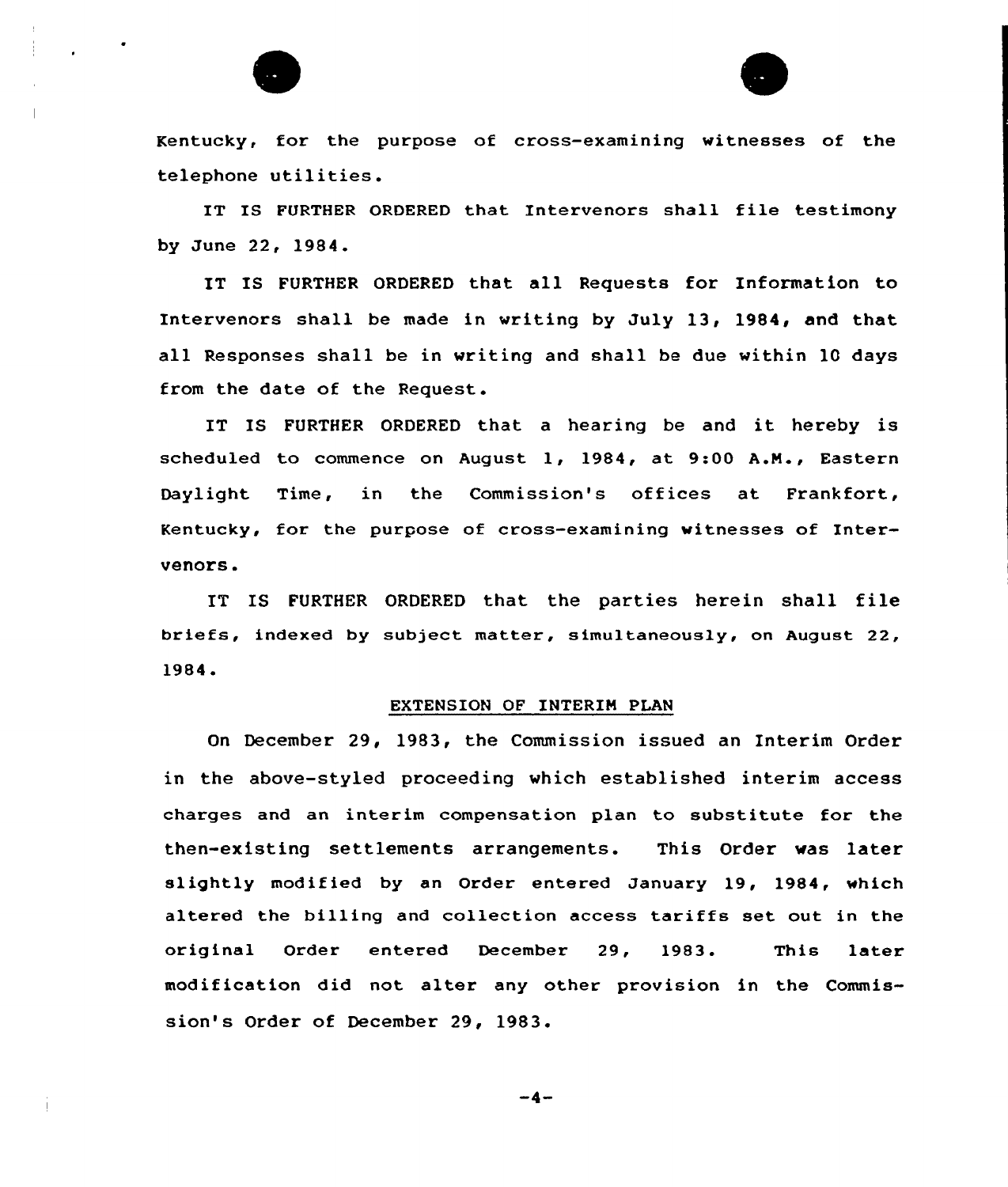In its Interim Order of December 29, 1983, as modified by the Order entered January 19, 1984, the Commission anticipated a final resolution of the issues by April 3, 1984. Because of delays in final resolution of the issues resulting from FCC actions, and further to allow the Commission to fully explore the intrastate ramifications of the various issues, the Commission is of the opinion and FINDS that no change in the Kentuckyintrastate interim plan {including both access charges and the compensation agreements) as set out in its Orders entered December 29, 1983, and January 19, 1984, should be instituted without further investigation. The Commission is therefore of the opinion and FINDS that the interim plan and all provisions of its Orders entered December 29, 1983, and January 19, 1984, should remain in full force and effect until further Order by this Commission.

 $\sim 10^{-2}$ 

IT IS THEREFORE ORDERED that the provisions set out in the Commission's Orders in this proceeding entered December 29, 1983, and January 19, 1984, shall remain in full force and effect until further Order by this Commission.

 $-5-$